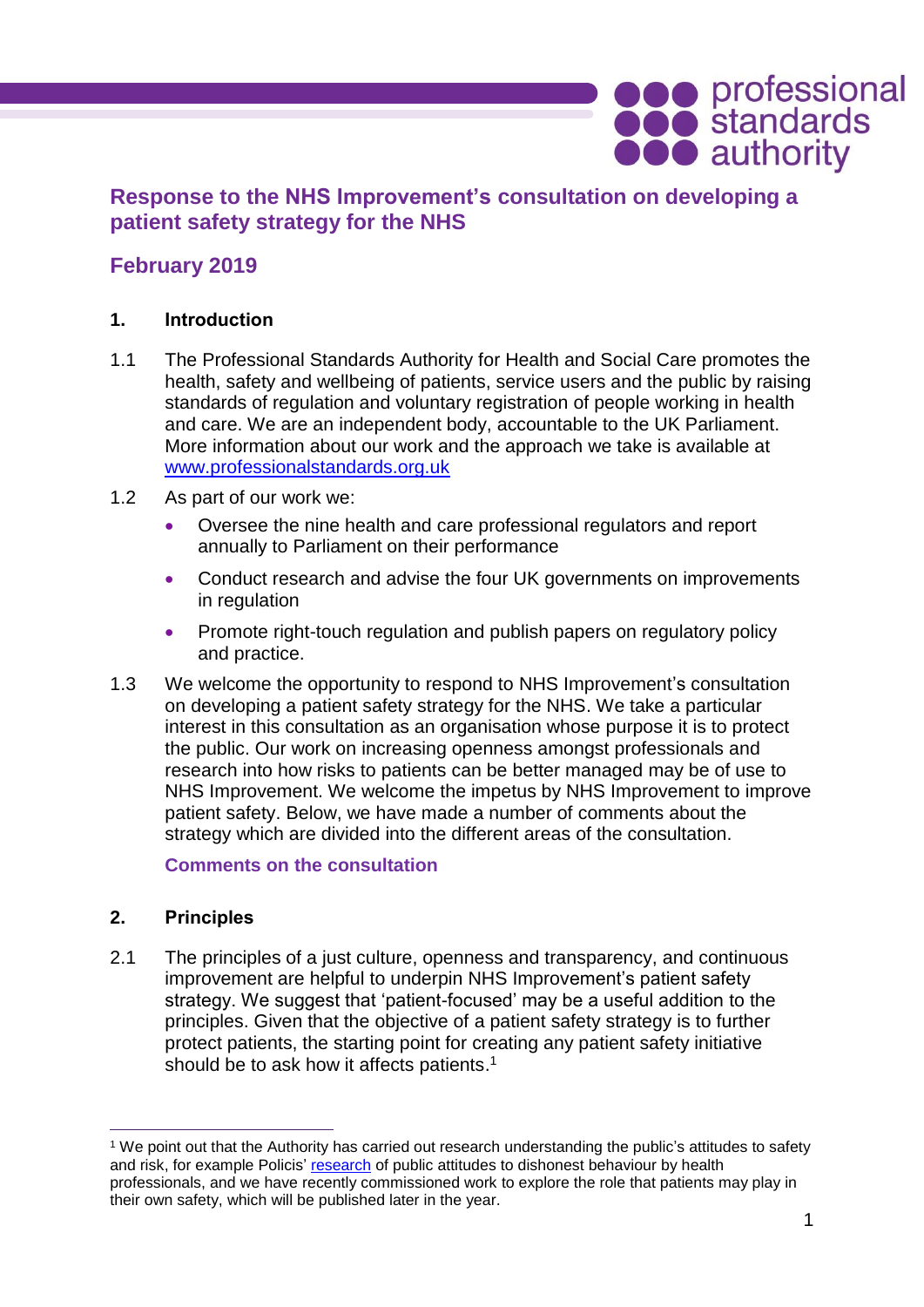#### *Culture and candour*

- 2.2 In relation to a just culture, we highlight the need to correct a common misperception that professional regulation is punitive. This misperception can inhibit the development of a just culture. The purpose of regulators' fitness to practise processes is to protect the public, not to punish health professionals. It identifies misconduct and impairment and acts proportionately to protect the public and uphold standards. We suggest that professional regulation has a role to develop a just culture as regulators act proportionately in fitness to practise investigations in order to ensure public safety and better practice.<sup>2</sup>
- 2.3 Since 2013, we have developed an evidence base on candour issues, such as in our advice to the Secretary of State on barriers to candour, which may be of use to NHS Improvement. <sup>3</sup> We recently published a report, *Telling patients the Truth when something goes wrong*<sup>4</sup> , where we suggested that greater openness and transparency by professionals can be developed by professional regulators through education and training, case studies and a common standard of candour amongst professional regulators. We make clear though that openness and transparency is a cross-system endeavour, professional bodies, regulators, universities and other organisations all need to work together to develop an open and transparent culture across the NHS in England.
- 2.4 Regarding continuous safety improvement, we point out that regulators help improve patient safety continuously via continuing fitness to practise (CPD) requirements. There has been further emphasis on this as there is a trend in regulation towards 'preventative regulation' – rather than focusing on reacting to harm, concentrating on preventing it from occurring. Regulators are all taking forward, through their continuing fitness to practise programmes, ways to prevent harm to patients by supporting and encouraging registrants to remain compliant with regulatory standards throughout their careers.

## **3. Insight**

 $\overline{a}$ 

- 3.1 We agree with NHS Improvement's aim to better collect, amalgamate and use data in order to improve patient safety. The insights garnered from data can help build a picture of the status of health provision in England and can enable NHS Improvement to understand what works and does not work to improve patient safety.
- 3.2 However, when obtaining data for insights we suggest NHS improvement cast its net more widely than suggested in the consultation document. The data of professional regulators may be useful to provide insights on patient safety. For

<sup>4</sup> [Telling patients the truth when something has gone wrong](https://www.professionalstandards.org.uk/docs/default-source/publications/research-paper/telling-patients-the-truth-when-something-goes-wrong---how-have-professional-regulators-encouraged-professionals-to-be-candid-to-patients.pdf?sfvrsn=100f7520_6), 2019, Professional Standards Authority

<sup>&</sup>lt;sup>2</sup> Regulators also have other tools such as CPD and revalidation in order to ensure registrants keep learning and attain proper standards. There is also a professional [duty of candour,](https://www.pharmacyregulation.org/sites/default/files/joint_statement_on_the_professional_duty_of_candour.pdf) signed up to by eight of the regulators that we oversee, which requires every healthcare professional must be open and honest with patients when something that goes wrong.

<sup>3</sup> *[Candour, disclosure and openness Learning from academic research to support advice to the](https://www.professionalstandards.org.uk/docs/default-source/publications/research-paper/candour-research-paper-2013.pdf?sfvrsn=5b957120_8)  [Secretary of State](https://www.professionalstandards.org.uk/docs/default-source/publications/research-paper/candour-research-paper-2013.pdf?sfvrsn=5b957120_8)*, 2013, Professional Standards Authority.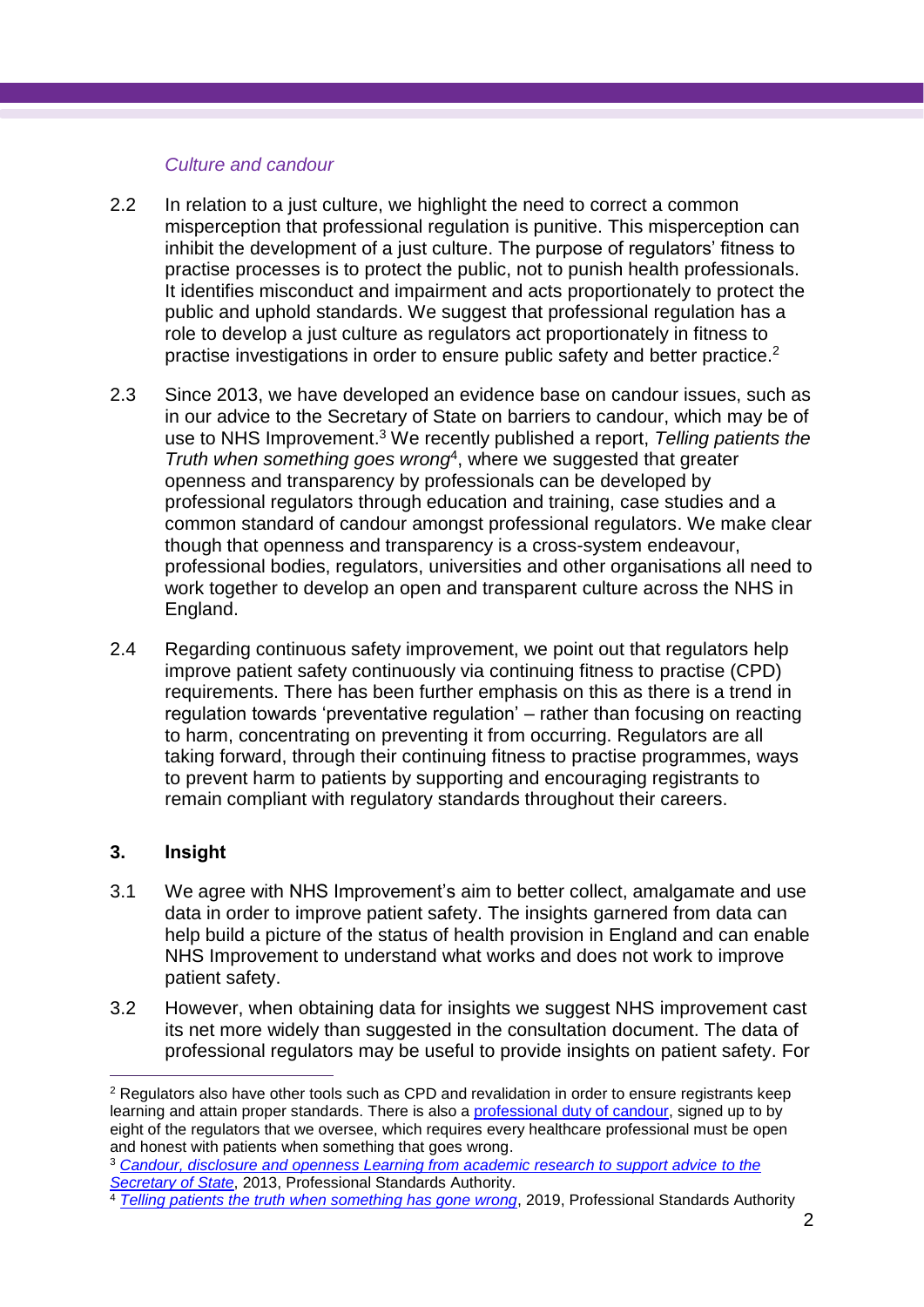example, fitness to practise (the process by which regulators determine whether an individual work as a health professional) data may be able to yield insights to help NHS Improvement take preventative action. <sup>5</sup> Analysis of regulatory data can assist in the identification of situational factors most prone to be associated with lapses in conduct or competence. It provides a starting point for further analysis and research into why such patterns exist and how they might be best addressed.

## **4. Infrastructure**

4.1 We welcome NHS Improvement's review of infrastructure to improve patient safety. Our only comment is that NHS Improvement may want to consider how to ensure the establishment of infrastructure such as a dedicated patient safety team does not duplicate the role of existing infrastructure and how new infrastructure is encouraged to collaborate with other existing parts of the health system in England which already aid patient safety.

### **5. Initiatives**

 $\overline{a}$ 

- 5.1 When understanding risks, professional regulators could have a significant contribution to make. We mentioned earlier that professional regulators are working to identify potential harm earlier in order to better protect patients. To do this harm needs to be understood comprehensively. Regulators are working in the area of data analysis and insight, to assist early identification and action in problematic situations, and to recognise patterns in the circumstances where things go wrong. Regulators also work collaboratively as shown in the Emerging concerns protocol. <sup>6</sup> Therefore, regulators are building up great expertise on risk that could be useful for NHS Improvement when choosing and prioritising initiatives.
- 5.2 One of the emphases of the professional regulation agenda has been for greater focus on education and training of future and current professionals to better protect patients. We suggest that NHS Improvement may want to look towards education and training, whether it be by university education or continuing fitness to practise, as a means to improve patient safety.
- 5.3 When deciding how to make an effective approach to patient safety initiatives, NHS Improvement may find our recent report useful, *Telling patients the truth when something has gone wrong*, particularly regarding the use of case studies. We found that when dealing with difficult subjects such as candour where there are 'shades of grey' it may be useful to use case studies. Case studies can help professionals better understand guidance as they are 'relatable and interesting' for professionals and situate a theoretical standard of candour in the reality of everyday life. Our report also found that it would be useful for organisations to reframe candour from viewing it from a negative

<sup>5</sup> For example, the General Medical Council's [Data Explorer](https://www.gmc-uk.org/about/what-we-do-and-why/data-and-research/gmc-data-explorer) shows the wealth of data garnered by regulators.

<sup>6</sup> *[Emerging Concerns Protocol](https://www.cqc.org.uk/sites/default/files/20181112_emerging-concerns-protocol.pdf)*, Care Quality Commission.